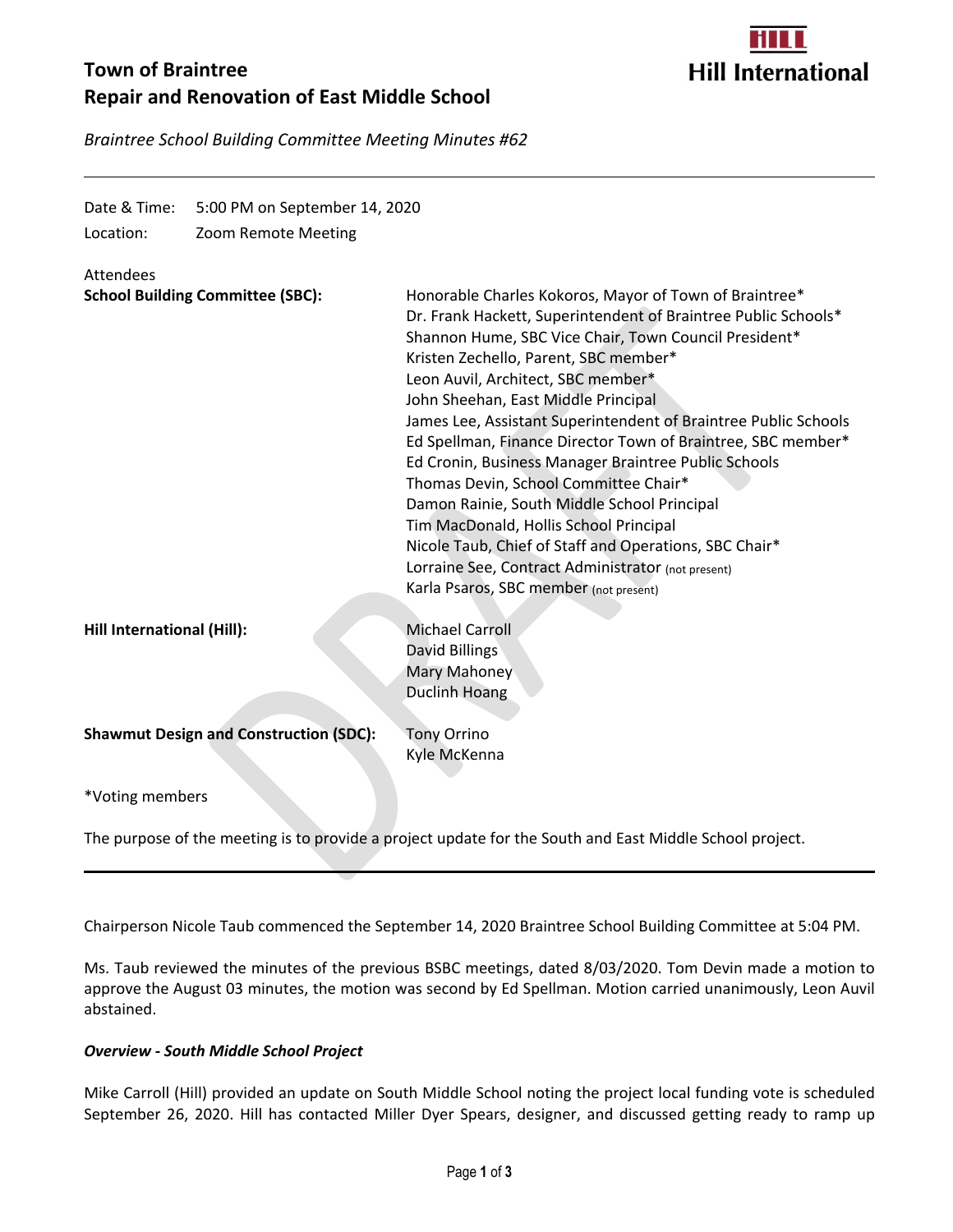# **Town of Braintree Repair and Renovation of East Middle School**



## *Braintree School Building Committee Meeting Minutes #62*

design efforts if the project funding is approved and work moves forward. Hill provided a brief updated on the project schedule with opening date of Fall 2023.

Ms. Taub requested a motion to further discuss a Project Labor Agreement (PLA) for the South Middle School project noting the Committee had initial discussion on the subject at its March 9, 2020 meeting. Shannon Hume motioned to enter discussions on a Project Labor Agreement (PLA) for the South Middle School project. Seconded by Mayor Kokoros, motion carried unanimously.

Ms. Taub and Mayor reported on the value and benefits associated with implementing a project labor agreement (PLA) as part of the South Middle School project construction phase. A PLA is effectively a pre-hire collective bargaining agreement that gets negotiated between the Town, as the project owner, and building trade organizations (unions). A PLA is good for a project of this size, duration, timing, and complexity to ensure timely completion to meet the enrollment needs of the schools, furthered statutory goals for school construction, and help increase workforce diversity. The Town of Braintree used a PLA, in the past, on a South Middle School repair and renovation project that finished on time and within budget.

s, motion carried unanimously.<br>Syor reported on the value and benefits associated with implementing a project labc<br>the South Middle School project construction phase. A PLA is effectively a pre-h<br>ment that gets negotiated Mayor Kokoros added one of the main reasons for considering a PLA is the insurance to progress and schedule provided by in agreement by building trades to continued work without delay due to labor stoppage. The schedule for South Middle School has a direct impact to correcting school overcrowding within the district. There is also considerations of parity for with  $5<sup>th</sup>$  graders at Liberty and Highland until a new South Middle School is built and the technology advantages of East Middle School as compared to South, Liberty and Highland schools. The time constraints are significant and the PLA allows the Town to get the project built on time. A PLA will support more diverse work force. The South Middle School project is suited for a project labor agreement and benefits the town greatly to go into that direction. COVID-19 events have pushed this to the forefront and made it the best choice to get the project built on time and on budget.

Shannon Hume recorded her support of a PLA. Ms. Hume was a member of the School Building Committee for the South Middle School repair/renovation project which had a PLA. Ms. Hume reported that in her opinion that the project was on time and on budget because of the PLA. Given the size, scope, schedule, and cost of the South Middle School project, any scheduling or weather delays, will impact the outcome of the project. The unions have the resources to bring in more trained people for all trades to correct delays and there impacts and the Town will know the cost of a completed on time project up front.

Shannon Hume motions to include a Project Labor Agreement in the South Middle School bid documents if the project funding vote were approved and project to move forward. Seconded by Tom Devin, motion carried unanimously.

## *Overview - East Middle School Project*

David Billings (Hill) provided a project update noting the building is ready for school to start. School furnishings and equipment are installed. There is a color fading issue with student chairs and Hill is working with Point Line Space to install new chairs. Commissioning is on-going but functioning. Shawmut Design and Construction (SDC) finalizing the punch list and worklist and coordinating with the school when there are no students so they do not interfere with the program. SDC is continuing Covid 19 protocols.